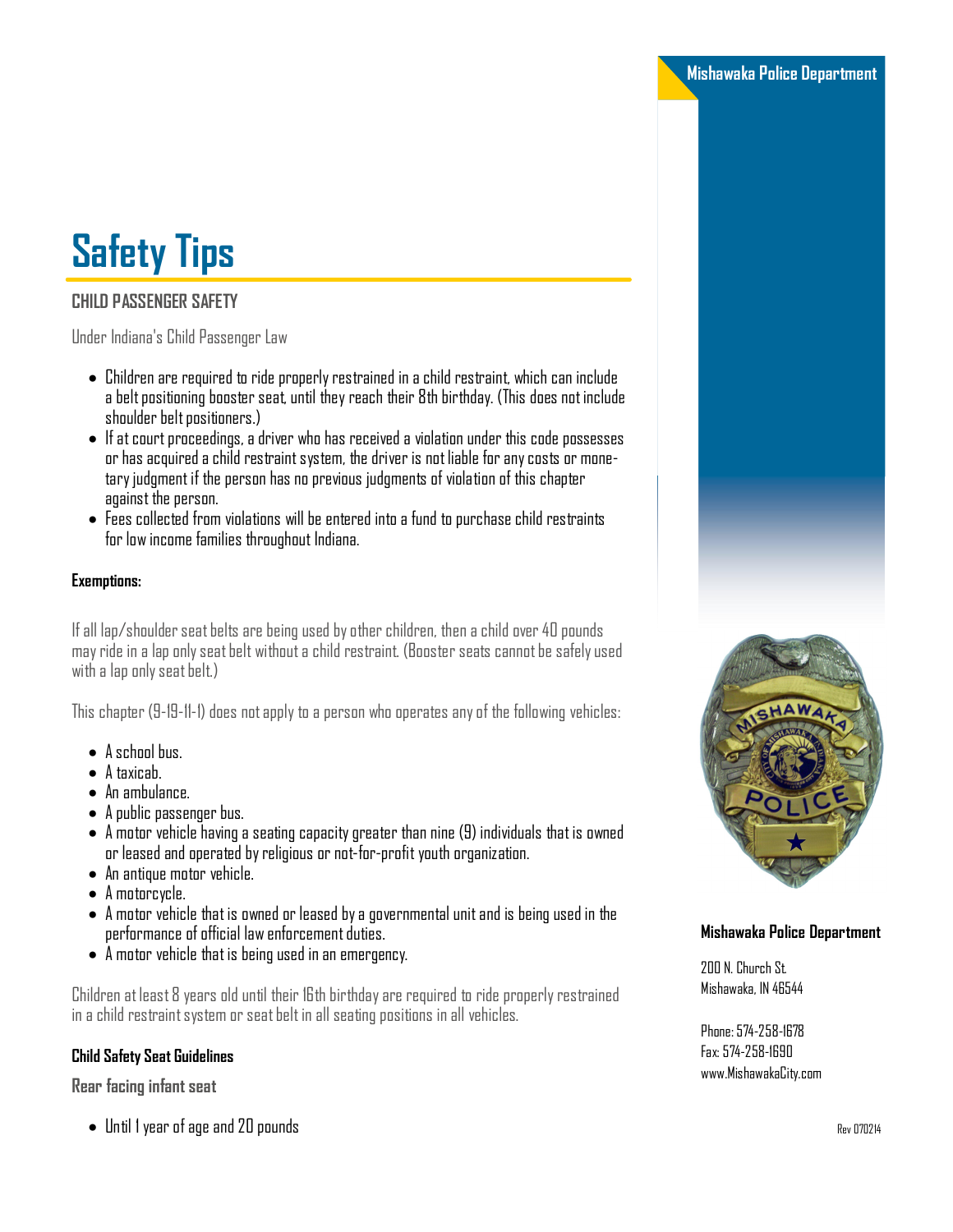**Mishawaka Police Department** 

Page 2

# **CHILD PASSENGER SAFETY**

 $\overline{\text{R}}$  **Facing/forward facing convertible seat** 

- $\bullet$  Until 1 year of age and 20 pounds rear
- $\bullet$  1 year of age or older and 20-40 pounds forward

**Forward facing seat** 

 $\bullet$  1 year of age and 20-40 pounds

**Booster** seat

 $\bullet$  Over 40 pounds and up to 8-12 years old

**Correct fit of lap/shoulder belt only** 

• Approximately 4'05" tall and 80 pounds

# **Child Passenger Safety Statistics**

- $\bullet$  Motor vehicle crashes are the leading cause of death to children 15 and younger in the United States. In fact, crashes kill more children in the United States than all diseases combined.
- $\bullet$  More than 50% of all the children killed in crashes were completely unrestrained. (NHTSA)
- $\bullet$  Child safety seats reduce injury by 71 percent for infants less than age one, and by 54  $p$ ercent for toddlers between 1 and 4 years of age. (NHTSA)
- $\bullet$  A recent study showed that when parents were buckled up, 90% of the children were buckled up as well. However, when the parent was unrestrained, 76% of the children were unrestrained as well. Parents who fail to buckle up are sending a deadly message to their children.
- $\bullet$  Between 1975 and 1998, researchers estimate that child restraints (child safety seats and adults belts) saved the lives of almost 4,200 children. (NHTSA)
- $\bullet$  During the past ten years, child restraints have saved the lives of 2,300 children under aoe 5. (NSBC)
- $\bullet$  In 1998, child restraints saved the lives of 299 children under age 5. (NHTSA)
- $\bullet$  The lives of an additional 173 children could have been saved during 1998 if all children under age 5 had been riding in child safety seats or wearing safety belts. A study by the National Safe Kids Campaign showed that 85 percent of all child safety seats are in-<br>stalled incorrectlv. (NSKC)
- $\bullet$  The National Safe Kids Campaign found that the majority of parents or caregivers made

## **Mishawaka Police Department**

200 N. Church St.<br>Mishawaka IN 46544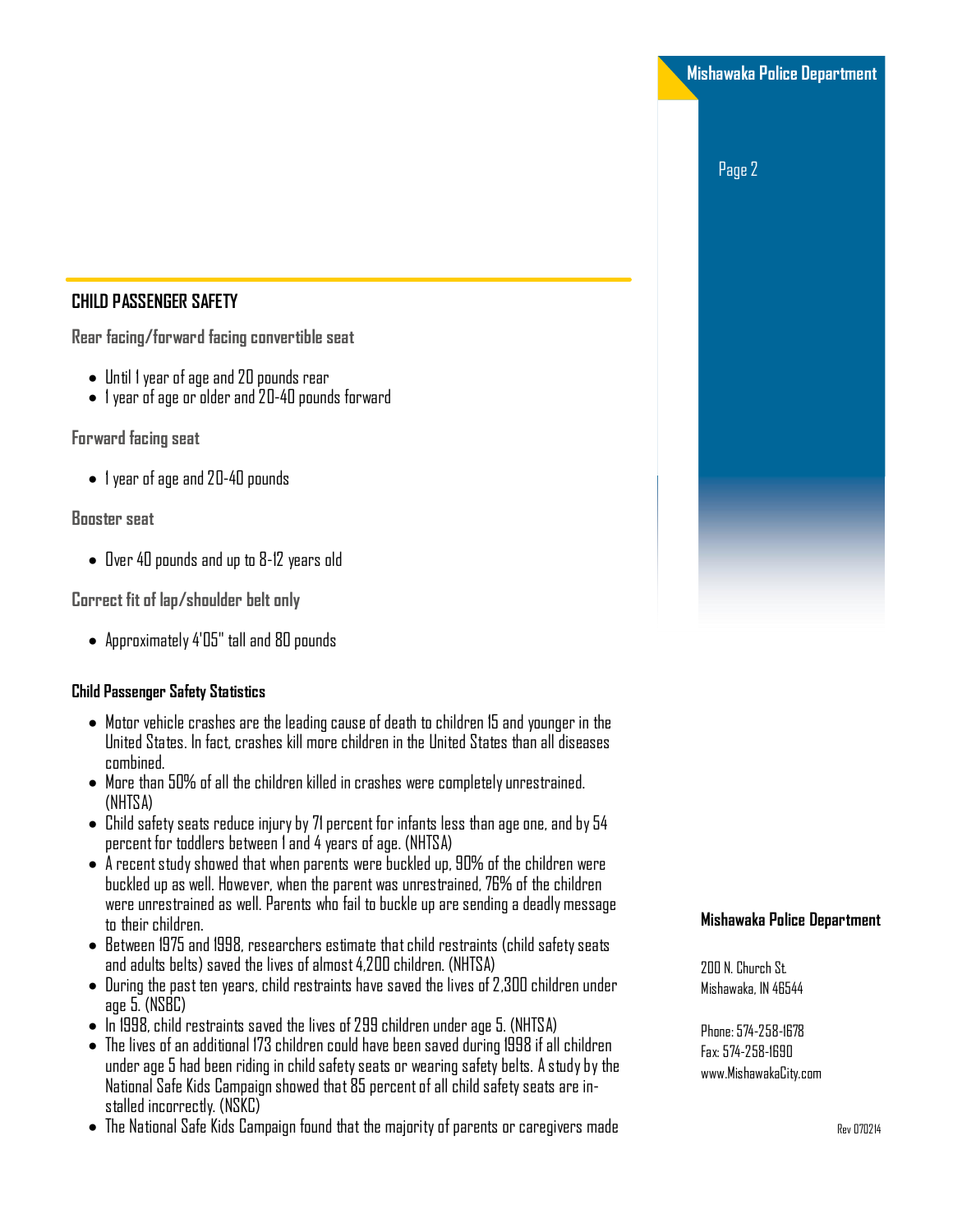Page 3

## **CHILD PASSENGER SAFETY**

two or more mistakes in installing and using the child safety seats. (NSKC) In recent child safety clinics held in Indiana, safety seat technicians found that nearly 90 percent of the seats they checked were improperly installed.

- $\bullet$  According to the National Safe Kids Campaign Study: About 63 percent of the time, the car seat was not secured tightly enough by the safety belt.
- $\bullet$  Approximately 33 percent of children were in restraints with loose harness straps.
- $\bullet \,$  About 20 percent of children were in child seats where the harness straps were not correctly routed.
- $\bullet$  Approximately 11 percent of the time infants less than a vear old or weighing less than 20 pounds were observed riding in forward-facing car seats instead of rear-facing ones. The neck muscles of children under one year old are not sufficiently developed to ride facing forward in a crash.
- $\bullet \,$  In less than 1 percent of the cases, infants were placed in an unsafe manner by locating the rear-facing infant seats directly in front of a passenger side airbag. If the airbag deploys, the infant can be injured or killed. In a crash at 30 miles per hour, a 10-pound baby could be ripped from an adult's arms with a force of almost 300 pounds and hurled into the dash or windshield. Whenever a child safety seat is involved in a crash, it should be replaced. Hidden crash damage can severely weaken a car seat.
- $\bullet\,$  Just as there are many makes and models of motor vehicles, there are many makes and models of child safety seats. The same seat may not fit into different vehicles the same. The safety seat's manual and the motor vehicle's manual are the two best sources of information on installation of specific seats.
- $\bullet$  Always complete and return the registration card that comes with your new safety seat so the manufacturer can contact you in the case of a safety recall.

#### **Myths about child passenger safety...**

**MYTH:** My child is safest in my arms.

Children are never safe riding in the arms or lap of an adult. In a 30 mph crash, a child weighing 20 pounds will be ripped from the adult's arms with 600 pounds of force. The adult's body can also crush the child against the dashboard, or seat belt, with an even greater force.

**MYTH:** I will be able to grab my child in a crash.

This is highly improbable. Crashes happen suddenly, allowing you less than one-half of a sec-<br>ond to react

**MYTH:** I should put my infant in the front seat so I can keep an eye on her all the time.

## **Mishawaka Police Department**

200 N. Church St.<br>Mishawaka, IN 46544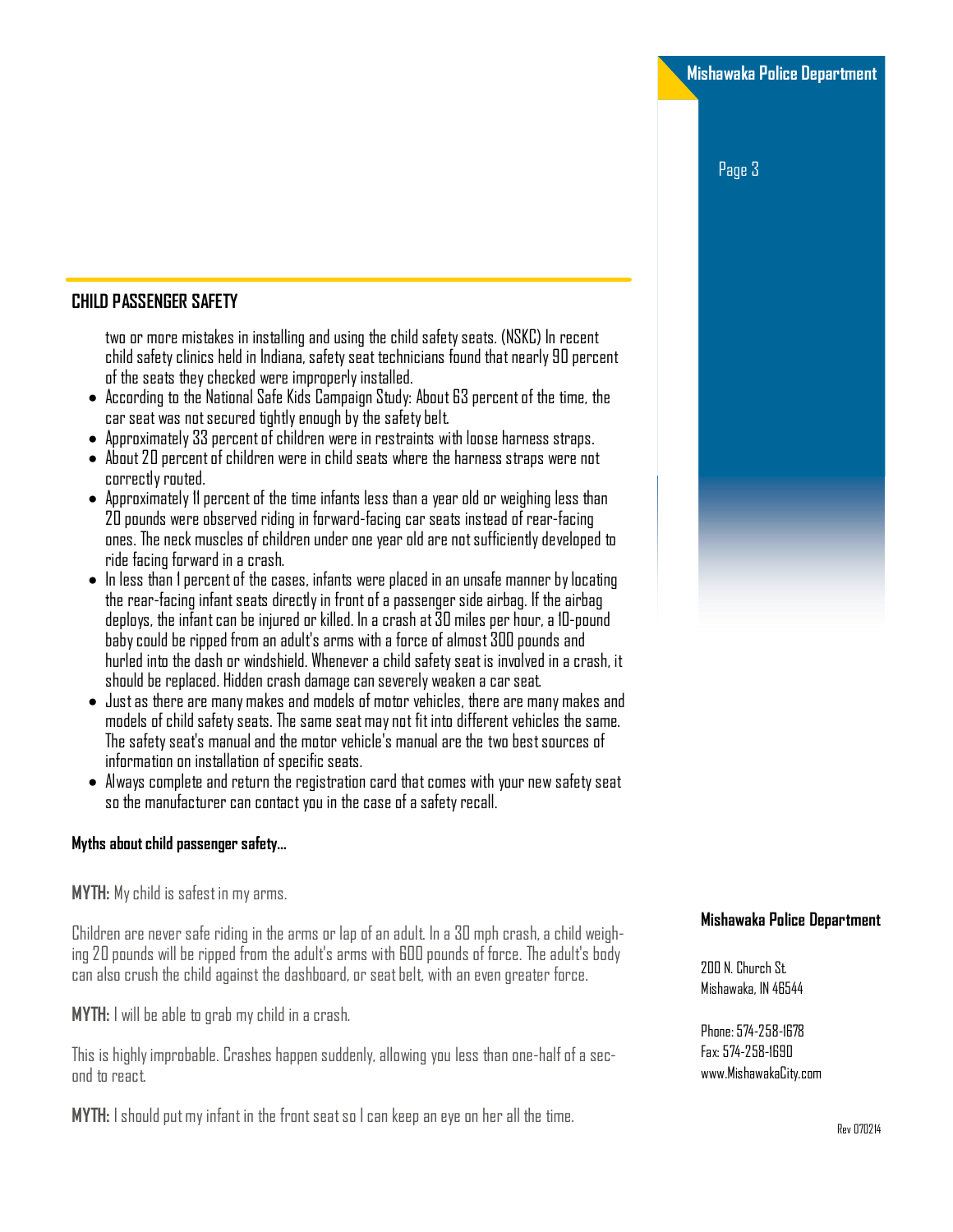Page 4

## **CHILD PASSENGER SAFETY**

For many parents this is a concern, but the bottom line is that the back seat is the safest place for a child of any age to ride. If you travel alone, allow plenty of time to pull of the road to periodically check your child. Compare your child traveling to your child sleeping. You probably don't watch your healthy baby sleep throughout the night, so you don't need to watch your infant continuously when driving. A healthy baby properly secured in a safety seat should not need constant watching. If vour baby has a health condition, then two adults should be in the car when the baby is traveling, one to watch the baby and one to drive.

**MYTH:** A car seat or safety belt will trap us if the car catches on fire or falls into water.

Less than  $\%$  of 1% of all crashes involve fire or water submersion. Even in these situations, car seats and seat belts keep passengers unhurt and alert enough to escape.

**MYTH:** The law doesn't say that I have to put my child in a car seat.

False. Children under 4 years of age must be restrained in a child safety seat that meets fed- $\,$ eral safety standards. All children between 4 and up to12 vears of age must wear a safety belt no matter where they are seated in the vehicle, and all front seat passengers of passenger vehicles must be buckled up.

**MYTH:** All I care about is that my kids are buckled up. I don't need to wear my seat belt.

Besides the fact that it is the law in Indiana for all front seat passengers to buckle up, you are setting an example for your child. A recent study showed that when parents were buckled up, 90% of the children were buckled up as well. However, when the parent was unrestrained, 76% of the children were unrestrained as well. Parents who fail to buckle up are sending a deadly message to their children.

**MYTH:** All car seats are the same and it doesn't matter which one I get.

No car seat is superior to all others. When choosing a seat, be sure that it fits the child, fits your vehicle and is convenient to use on every ride.

**MYTH:** It's impossible to find a car seat that is compatible with my vehicle.

Since cars seats are made by different manufacturers, all car seats may not be compatible with every vehicle. It is always best to try the safety seat in your vehicle before you buy it. Also, always read the instructions that come with the child seat and all sections in the vehicle manual that discuss safety seat installation. It is important not to take makeshift measures.

#### **Mishawaka Police Department**

200 N. Church St.<br>Mishawaka, IN 46544